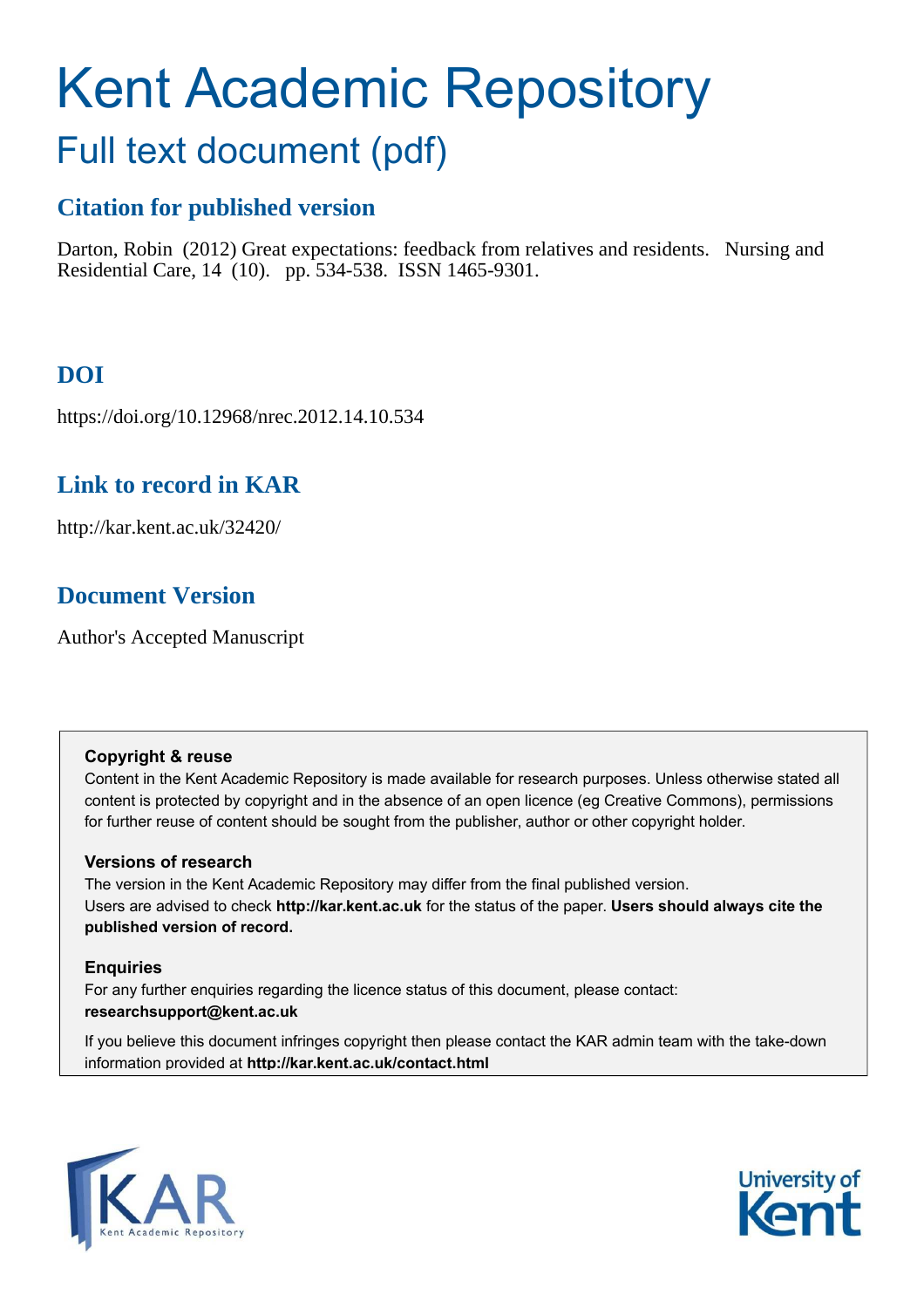

# **Care Home Residents' and Relatives' Expectations and Experiences**

**Robin Darton** 

**PSSRU Discussion Paper 2832** August 2012

#### PERSONAL SOCIAL SERVICES RESEARCH UNIT

#### **University of Kent**

University of Kent **Cornwallis Building** Canterbury Kent CT<sub>2</sub> 7NF Tel: 01227 823963/823862 PSSRU@kent.ac.uk

#### **London School of Economics**

London School of Economics LSE Health & Social Care Houghton Street London WC2A 2AE Tel: 020 7955 6238 PSSRU@lse.ac.uk

#### **University of Manchester**

University of Manchester Dover Street Building Oxford Road Manchester M13 9PL Tel: 0161 275 5250 PSSRU@manchester.ac.uk

www.PSSRU.ac.uk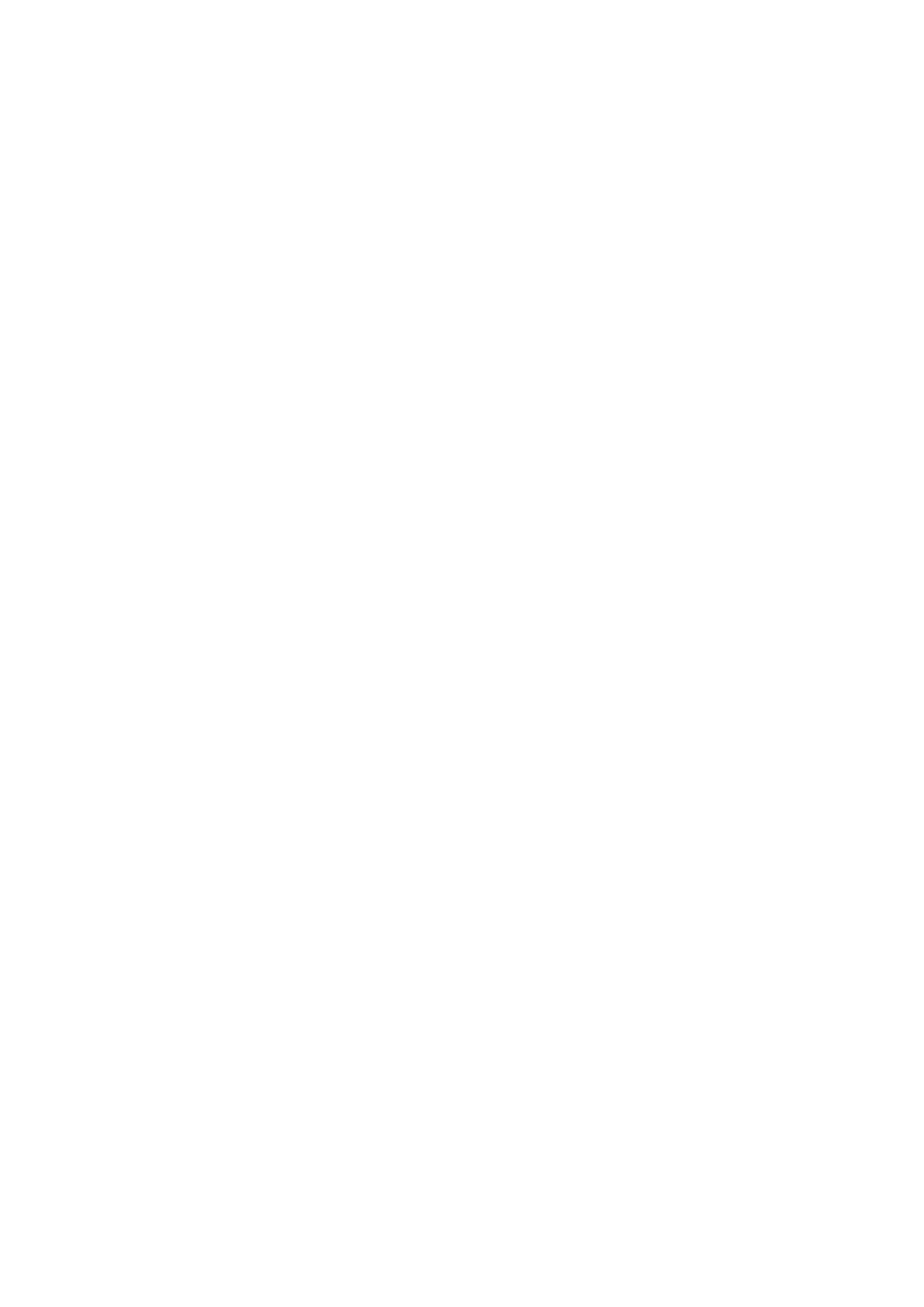#### **Care home residents' and relatives' expectations and experiences**

## **Robin Darton PSSRU, University of Kent, Canterbury, Kent CT2 7NF**

#### **Introduction**

Although residential care has long been viewed in negative terms, notably in Townsend's The Last Refuge (1962), relatively little information has been obtained about residents' experiences of living in a care home. From Townsend's study onwards, obtaining an accurate picture of residents' views has proved difficult, with residents tending to express satisfaction with their home, either because of a reluctance to complain, or because they find it difficult to think of alternatives (Sinclair, 1988). A central principle underlying the policy of recent governments has been to help people maintain their independence in their own homes for as long as possible, with a move to residential care sometimes being seen as a negative decision (Department of Health (DH), 1998). However, in relation to self-funders, Laing and Buisson (2012) suggest that their decision to enter a care home could be viewed as an expression of their preferences. Furthermore, anecdotal evidence suggests that, although people may dread moving into a care home, their experiences once there can be very different. Work by Towers (2006) has indicated that the experience of living in a high-quality care home environment can afford residents the same level of wellbeing and sense of control that is experienced by residents of extra care housing. Despite the development of such new forms of provision, care homes still provide the great majority of places, and are likely to continue to support people with intensive care needs (Laing and Buisson, 2011). One of the aims of the recent White Paper (HM Government, 2012) is to improve the quality of life of residents by building links between care homes and their local community.

In 2006, the Registered Nursing Home Association (RNHA) approached the Personal Social Services Research Unit (PSSRU) to examine the neglected area of residents' own views of living in care homes. The DH also agreed to support the study, in particular to examine concerns about the possibility of abuse of residents in care homes, following the national study of the prevalence of abuse and neglect of older people living in their own homes (O'Keeffe et al, 2007). A full report of the study is available (Darton, 2011), and this paper summarises the results of the study.

#### **Design**

A sample of 1200 care homes run by private or voluntary organisations was drawn from local authorities selected to represent a cross-section of authorities throughout England, using the list maintained by the Commission for Social Care Inspection (CSCI) as described in the technical report (Charlton et al, 2010). From the sample of 1200 homes, plus four additional homes in Suffolk recruited via the RNHA, 605 homes were recruited. Data were obtained for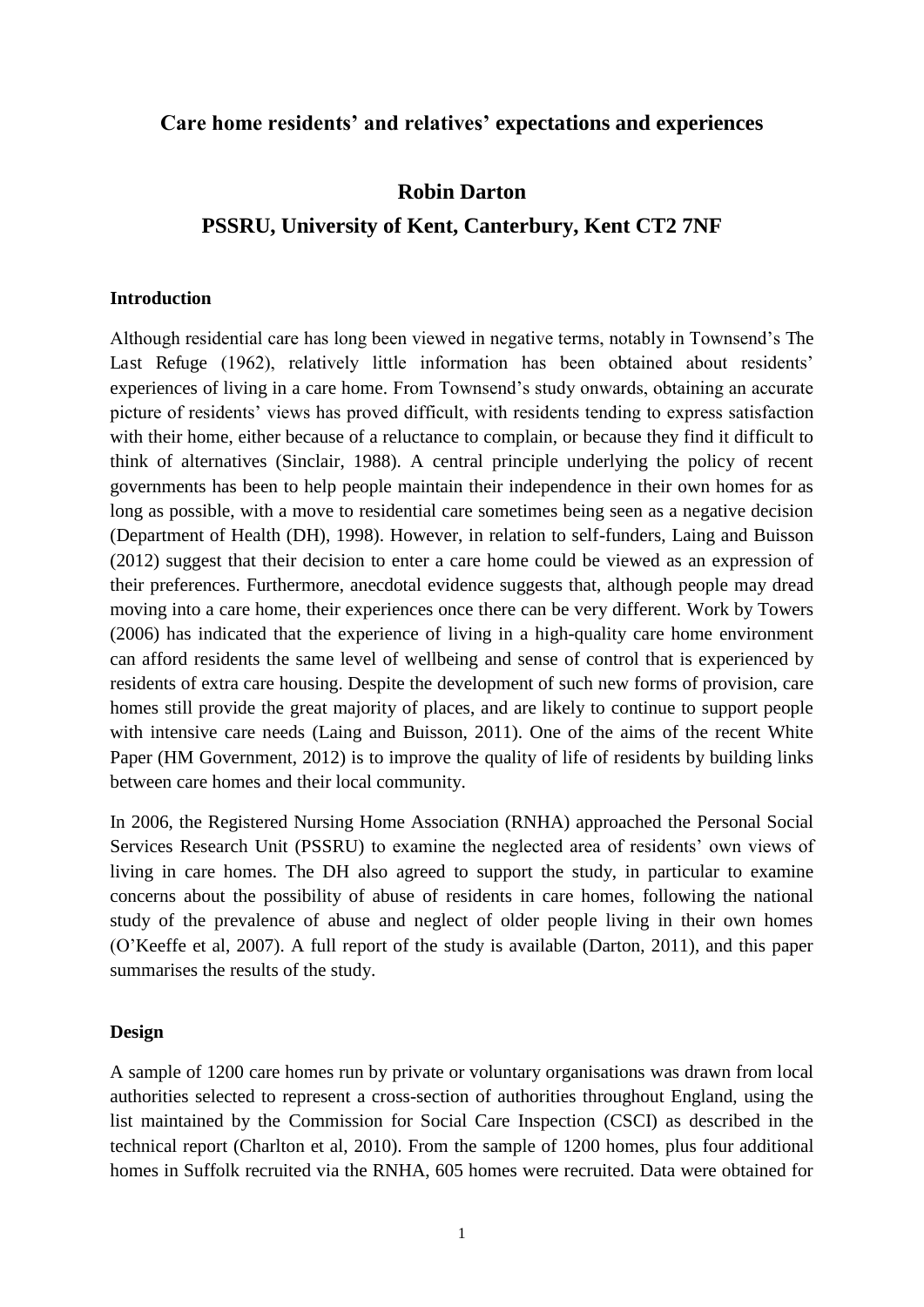residents in 46 homes, 19 of which provided nursing care and 27 of which provided personal care. CSCI star ratings were used to compare the participating homes with the whole sample. Although the participant homes included a slightly higher proportion of homes with the highest star rating, 19.6% compared with 15.9% in the sample as a whole, each star rating category was reasonably well-represented, with 4.3% of the participant homes having a zero rating, compared with 3.3% of the sample as a whole.

The recruited homes were asked to ask each new resident whether they would be willing to participate. Once consent was obtained, arrangements were made for an interviewer to visit the home. Where the home decided that the resident was not capable of providing informed consent, it was asked to approach a relative to invite them to participate in the study. Once consent was obtained, a telephone interview was arranged with the relative. Two interviews were conducted with residents and relatives, the second a minimum of 3 months after the first. The initial interviews were conducted between March 2008 and January 2009, and the followup interviews were conducted between August 2008 and April 2009. Information was collected from 69 residents, 50 of whom were followed-up, and from 33 relatives, 24 of whom were followed-up.

Ethical approval was obtained from the appropriate Research Ethics Committee at the University of Kent.

#### **The decision to move to a care home**

The most important reason reported for moving into a care home, for those who had been living in their own homes, concerned their physical health, reported by 79% of residents and 88% of relatives. A majority of relatives reported that the resident was a danger to themself or others (81%), or had mental health problems (69%). Other important reasons for moving into a care home were difficulties with coping with household tasks, mobility in the home and general upkeep. An inability to return home from hospital or to provide continuing support in their home were important reasons reported in the survey of relatives, and for one-third of those in the survey of residents. Relatives identified social issues, such as social isolation, living alone and a fear or experience of crime as more important factors than residents.

A minority (23%) of residents were less dependent. These residents were more likely to have been single or divorced and to have been living in their own home as owner-occupiers. They were also more likely to have been living in homes providing personal care, and to have been privately funded.

In the survey of residents, 81% reported that the decision to move into a care home was entirely or partially theirs, supported by family and friends, and 33% reported that their family or carer could no longer look after them. Family and friends provided the main source of help according to the relatives, and 62% reported that the family or carer could no longer look after the resident. In addition, a higher proportion of relatives than residents reported that a doctor or other professional was involved in the decision.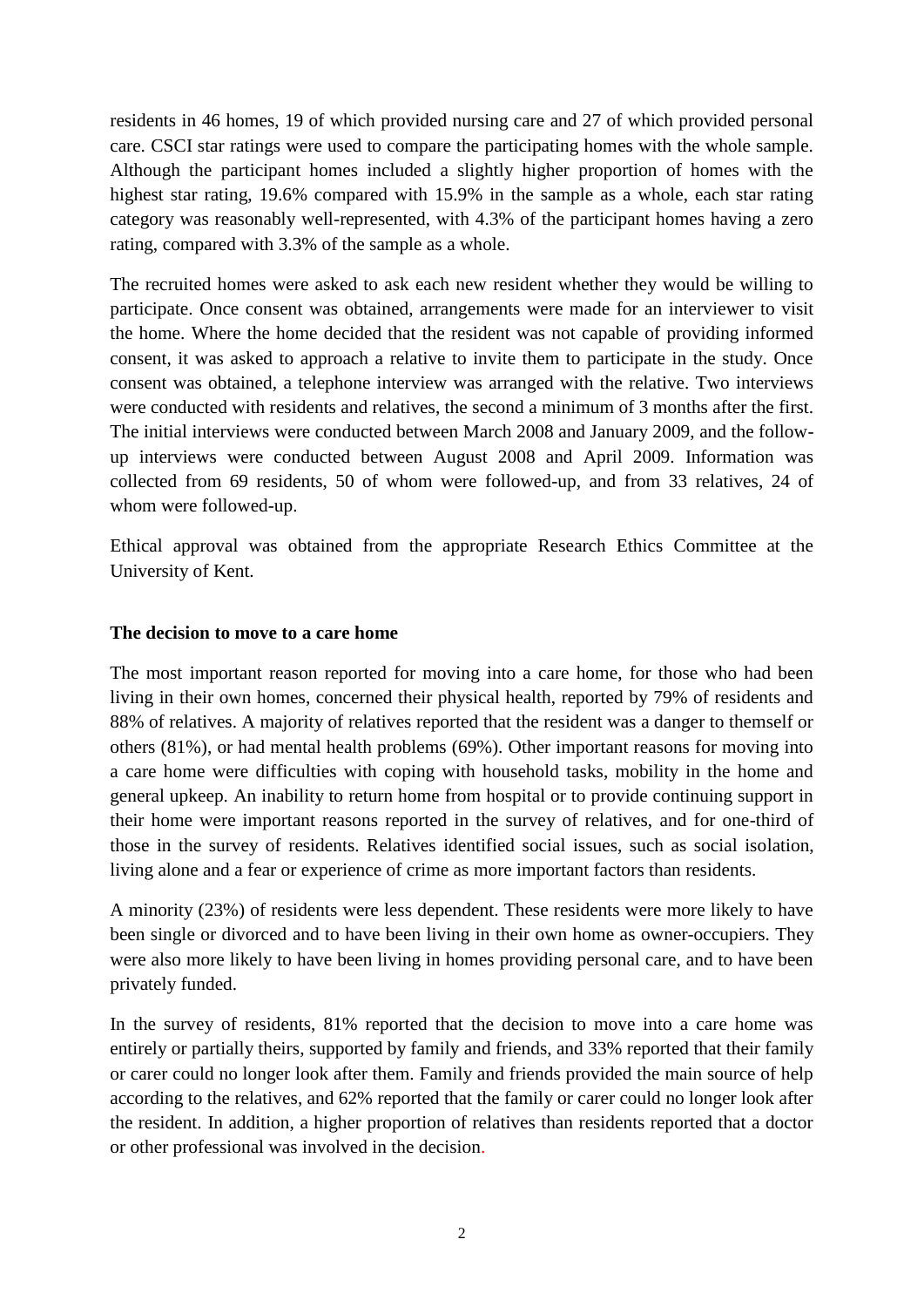#### **Expectations and experiences of life in the home**

#### *Residents'* **views**

Residents expected to have a moderate say in the day-to-day life of the home, but their expectations of the comfort and care provided and in aspects of their control over their life were more positive. Residents' experiences of day-to-day life in the home tended to be higher than their initial expectations, with the majority (over 80%) indicating that they had a say in most aspects of their daily life (table 1). Fewer had control over whether they could lock their bedroom on leaving it (60%) or over the heating in their bedroom (54%), although the proportions were higher than initially expected. Although residents had relatively high expectations about the comfort and care provided in the home, the proportions of positive responses were higher in the follow-up survey (table 2).

A majority of residents expected either no change or an improvement in the level of social contact, and the proportions reporting no change or an improvement were slightly higher in the follow-up. For the majority of residents (68%) the home was the focus of their social life, but 28% indicated that at least half their social life was outside the home. The majority were happy with the amount of contact with their family and friends (68%), but 20% indicated that they would like to see them more. Within the home, 70% of residents reported that they had made two or more friends, but 18% were not interested in making friends.

Two-thirds of the residents reported that they took part in activities in the home. However, 40% indicated that health and mobility problems prevented them from taking part. The main benefits of participation were in the enjoyment of friendship and company.

#### **Relative***s'* **views**

In general, relatives expected that residents would have a greater say in the day-to-day life of the home than the residents did themselves. Relatives also had higher expectations of the comfort and care provided and of aspects of the resident's control over their life, and their responses to these questions were similar for both surveys. However, fewer relatives in the follow-up indicated that residents had the choice of who would help them, or when.

All relatives expected the home to be comfortable and warm, that staff would look after the resident's health and needs, that the staff would be caring and sensitive, that the resident would feel safe in the home, and that the home would be secure. Almost all expected the resident to be clean and appropriately dressed, to have company in the home, and that the residents would be friendly. In terms of the resident's control over their life, almost all expected the resident to keep their own possessions, and all expected them to keep their own clothes.

Excluding cases where the resident's state of health, such as dementia, was expected to be a factor, the majority of relatives (72%) expected either no change or an improvement in the level of social contact, and 94% of all respondents expected that the resident would see their family and friends as much or more than before.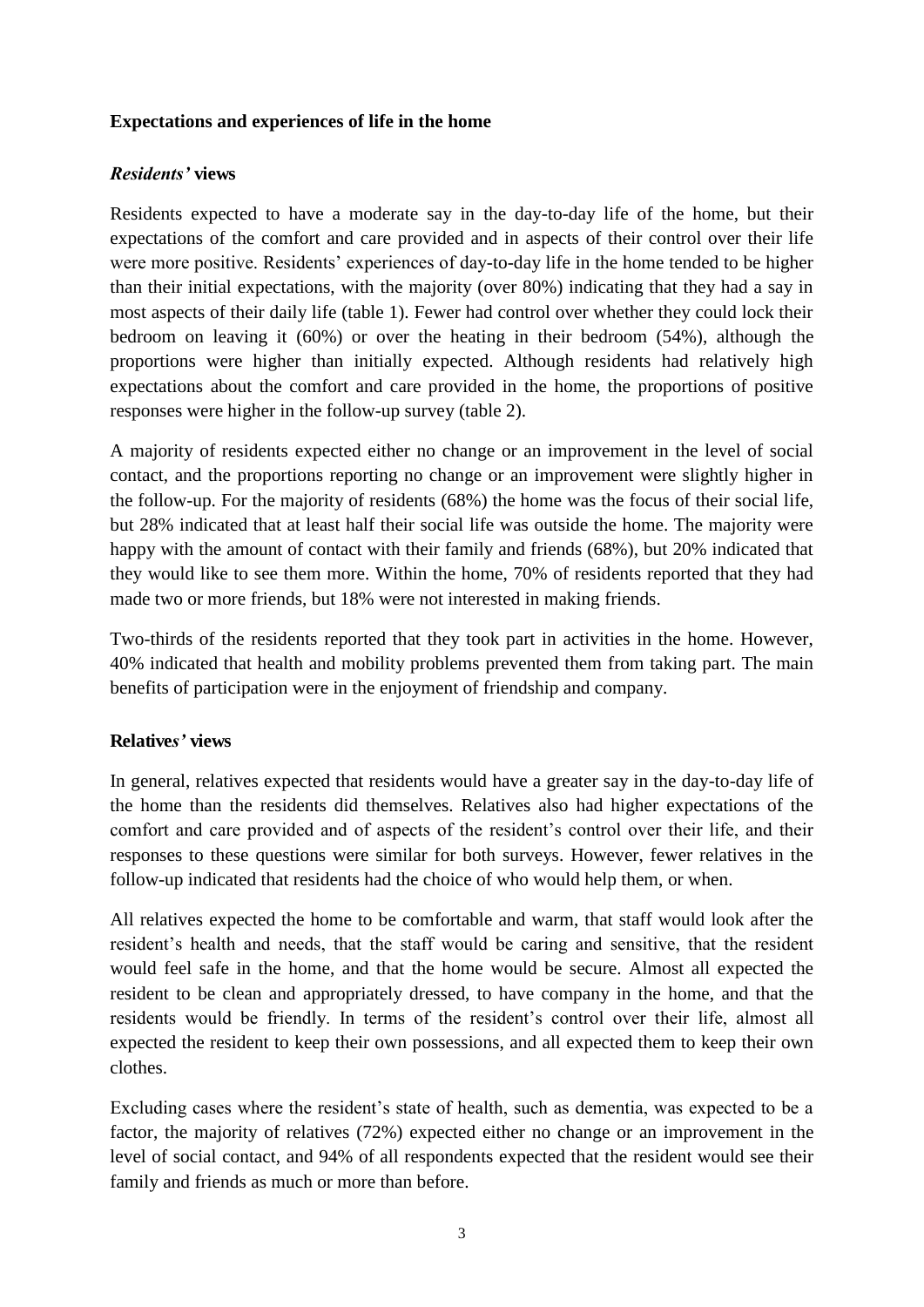In the follow-up survey, 75% of relatives indicated that the resident socialised more or that there was no difference in their social life, and 88% indicated that they saw their family and friends as much or more than before. However, in five cases (21%) the resident's social life was affected by the presence of a condition such as dementia, and almost all of the other residents had the same or more social contact than before moving in, a higher proportion than expected in the initial survey.

Three-quarters of the relatives reported that the resident took part in activities in the home. However, 71% indicated that health and mobility problems prevented the resident from taking part in social activities and one-third indicated that hearing problems prevented the resident from participating.

#### **Design of the home**

Similar proportions of residents (74%) and relatives (67%) reported that the resident's room was well-designed to meet their needs, and that the home was well-designed (78% and 75%, respectively).

Under half (44%) of residents were able to get around the home without problems, and 46% were able to get to all the places in the home that they needed to with help. Relatives reported that one-third of residents were able to get around the home without problems, and 63% were able to get to all the places that they needed to with help. In two-thirds of cases, the resident's mobility in the home was much or somewhat easier than in their previous accommodation.

#### **Care services and staff support**

Prior to admission, over one-third of residents received chiropody services, but few received other therapy services. After moving in, the proportion that received chiropody services more than doubled, to 72%, and 20% reported that they received physiotherapy. Similarly, relatives reported that a higher proportion of residents received chiropody services after moving in, but that residents were no more likely to receive other therapy services after moving in.

Residents were generally satisfied with the help that they received from staff, 80% were very satisfied and 92% reported that staff were welcoming to visitors. The majority of residents (86%) reported that they were always treated with respect by staff, 82% reported that staff always knocked on their door and waited before entering their room, 78% reported that all staff treated them as an individual, and 74% reported that staff were never in a rush when helping them. However, a smaller proportion (61%) reported that they were always informed about changes in their care.

All relatives were generally satisfied with the help that the resident received from staff, 71% being very satisfied. All relatives reported that the staff were helpful, and 92% reported that staff were welcoming when they were visiting the home. In most cases (88%), the relative had regular contact with the home, and 74% of those who needed to make contact with a member of staff found it easy to do so. Smaller proportions of relatives (75%) reported that the staff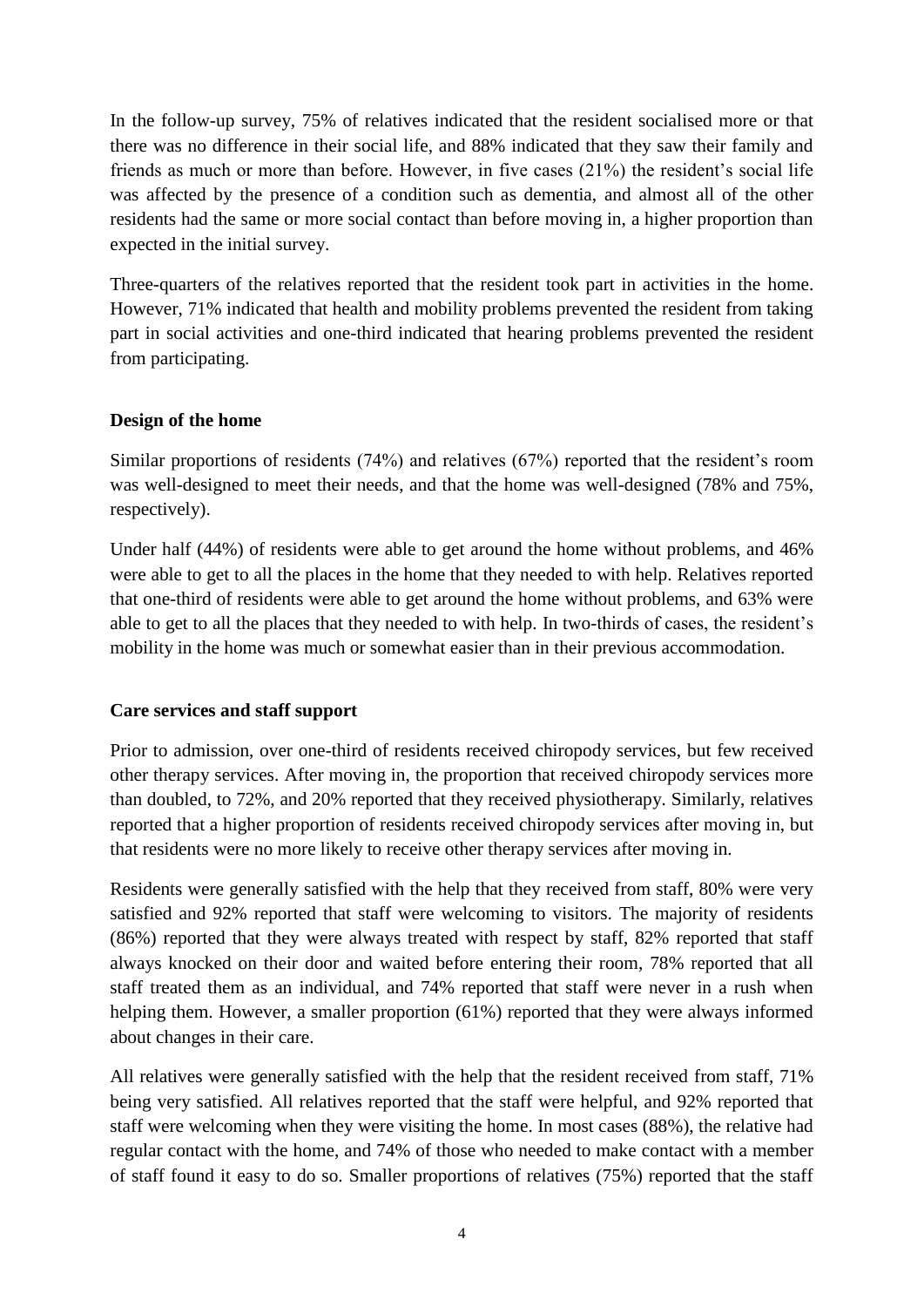always treated the resident with respect, that all the staff treated the resident as an individual (71%), or that staff were never in a rush when helping them (63%). However, the same proportion (61%) reported that they were always informed about changes in the resident's care.

In response to a general question about complaints, five residents and six of the relatives reported that they had been dissatisfied with the home or the staff, and four had made a complaint in each case.

#### **Satisfaction with life in the home**

#### *Residents'* **views**

Overall, 86% of residents indicated that their experience of living in the home was good and the remainder indicated that it was both good and bad. Three-quarters indicated that the home was at least as good as expected, while four stated that it had not been as good. One-third of the residents had previously lived in a care home, and three-quarters of these residents indicated that the home was the same or better than the previous home.

Around three-quarters of the residents responded to a few open-ended questions about their satisfaction with life in the home. The majority (58%) had no complaints or made general positive comments about the home. Around one-third made comments about the staff, the majority of which were positive, but there were a few instances of insensitive or rushed treatment. The other issue that generated a number of comments was the quality of the food. Five residents made comments on the food, four of these being negative, relating to the choice and temperature of the food. Small numbers of residents commented on issues of independence and freedom (positive), the cleanliness of the home (both positive and negative), the security of the home at night (negative) and the laundry arrangements (negative). The negative comments on cleanliness concerned a lack of dusting and a failure to change bed linen, and the negative comments on the laundry arrangements concerned the loss of items and damage to clothing. Although residents made some negative comments, overall their comments indicated a substantial level of satisfaction.

The views of residents about care homes were more favourable in the follow-up, but the proportion that believed that residents may be abused did not decrease between the two surveys. In response to specific questions in the two surveys about whether they believed that residents may be abused, the proportions that believed that residents may be neglected (28% and 24%), or have money (18% and 20%) or possessions (16% and 20%) stolen, remained fairly constant, but the proportion that believed that residents may be physically or psychologically mistreated doubled, from 12% to 24%.

#### **Relative***s'* **views**

Relatives reported that their previous impression of care homes was generally bad (42%) or both good and bad (30%). Around 60% believed that some people in care homes were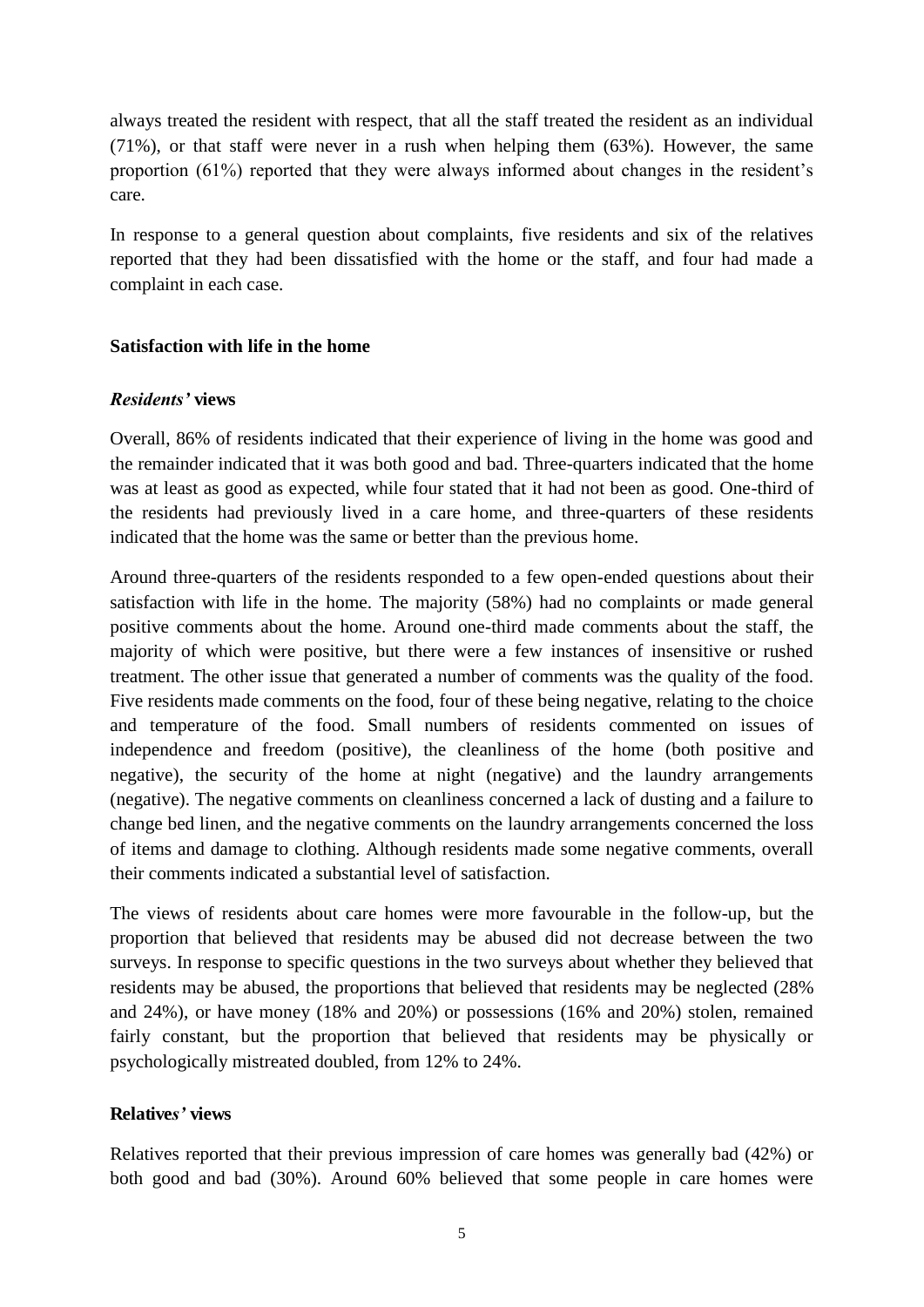neglected or psychologically or physically mistreated, and around 30% believed that some residents in care homes had money or other possessions stolen.

Among the relatives who were included in the follow-up, 92% reported having a favourable general impression of care homes. All but one indicated that they would be quite or very likely to recommend the home. However, around two-thirds still believed that some people in care homes generally were neglected or mistreated, and substantially higher proportions believed that some residents in homes generally had money (38%, compared with 21% in the initial survey) or other possessions stolen (54%, compared with 21%).

All relatives responded to a few open-ended questions about their satisfaction with the home. The great majority (83%) made general positive comments, with most expressing a high level of satisfaction with the home. The main issue raised by the relatives, mentioned by four respondents, concerned the level of staffing, which could limit the number of activities provided for residents. Individual comments by relatives concerned various unsatisfactory aspects of the design or maintenance of the home, and the cleanliness of the home (both positive and negative).

#### **Quality of life**

Both residents and relatives reported improved quality of life following the move into a care home. Of the residents included in the follow-up, 68% rated their overall quality of life as good or very good prior to admission, rising to 82% since admission, and the proportion that rated their quality of life as very good increased from 26% to 48%. Prior to admission, 46% of the relatives included in the follow-up reported that the resident's quality of life was bad or very bad but, since admission, 75% reported that it was good or very good. All relatives in the follow-up believed that the resident was settling in as well as or better than they had hoped.

#### **Implications**

Overall, residents and relatives expressed favourable views of the homes, but a number of particular areas of concern were identified by some respondents. These included general housekeeping issues, such as cleanliness and laundry arrangements; the quality of the meals provided; problems of staff being too rushed to give sufficient attention to the residents or to organise activities; and perceptions of abuse or mistreatment. Laing and Buisson (2012) note that housekeeping issues are frequent areas of concern, and are more visible to relatives than issues of personal or medical care. However, it is surely reasonable to expect poorlyperforming homes to improve, and create a more pleasant environment for staff, as well as for residents.

The importance of staff and residents having adequate time to spend with each other is recognised in My Home Life (Help the Aged, 2006). It is understandable that staff may feel rushed, and the management of the home needs to ensure that sufficient staff are available to provide the care and support that residents require. In particular, understanding the concerns of residents and relatives about abuse or mistreatment is likely to require that staff spend more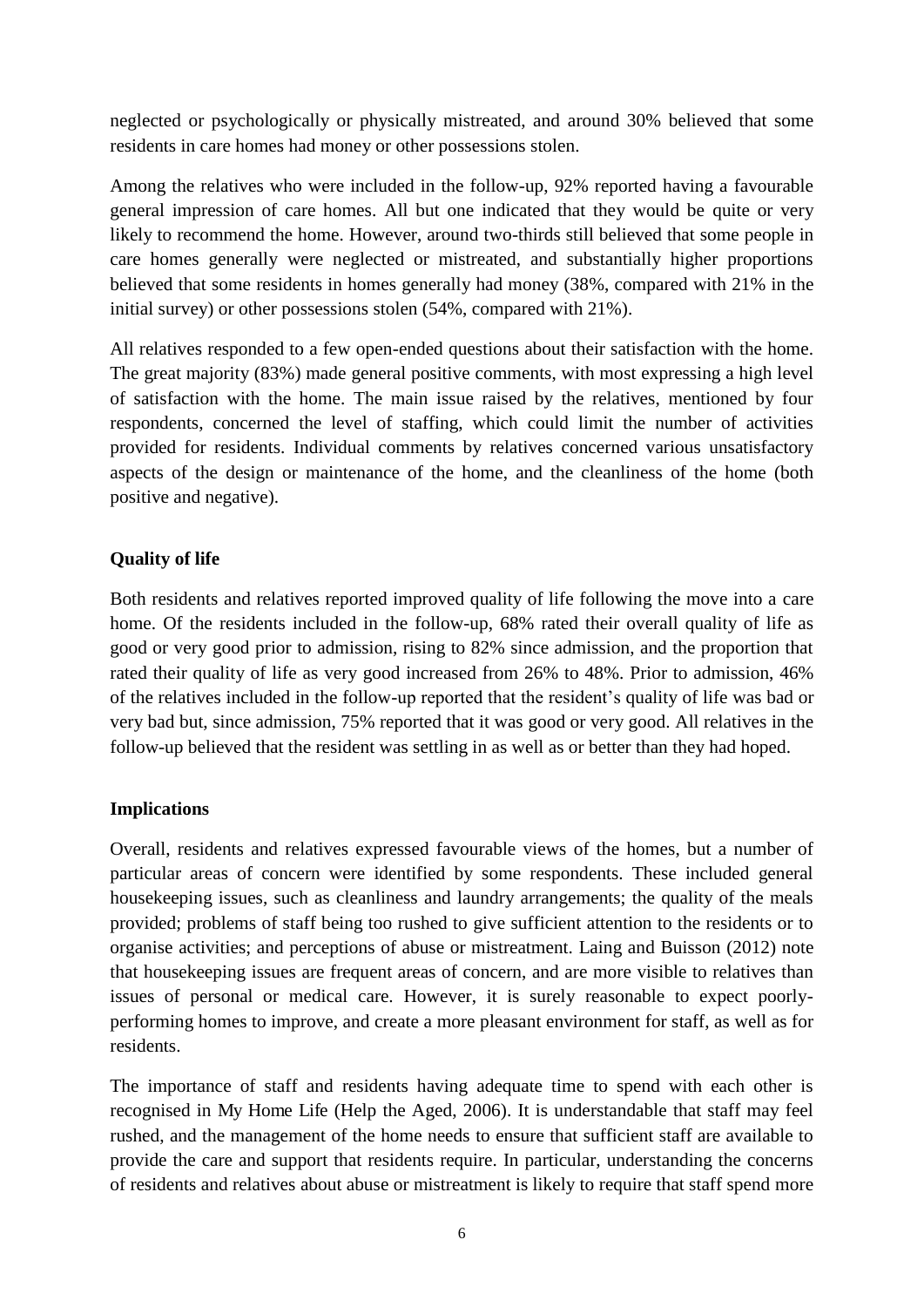time listening to their anxieties, and for both staff and management to examine how to counter such perceptions. Some of the issues are due to resources. Care staff are often blamed for poor care, but they are often poorly-remunerated and accorded low status, and deserve greater support from the wider society (Help the Aged, 2006).

#### **Conclusion**

Despite generally favourable impressions of the homes, both residents and relatives retained a belief that residents may be abused in care homes. Public perceptions of the relative level of abuse in care homes and private households may be influenced by media and other reports. However, it is of concern that a higher proportion of residents in the follow-up survey stated that residents may be psychologically or physically abused, while substantially higher proportions of relatives in the follow-up stated that some residents may have money or other possessions stolen, since these views may have been affected by their experiences of living in or visiting a home.

This study did not achieve the intended sample size, and it is quite possible that the participating homes and respondents formed a self-selected sample, although the comparison of the star ratings does not suggest that the homes were particularly unusual. However, the study does suggest that the residents and relatives that responded generally valued the care and support provided by the homes. Their experiences of the homes tended to exceed their initial expectations and the quality of life of residents was often judged to have improved. The positive responses indicate that care homes can provide welcoming and comfortable places to live for residents who choose to live in them, and providers should be able to achieve the standards of the best.

#### **References**

Charlton A, Buckley K, Romanou E (2010) *Study of Care Home Residents' and Relatives'*  Expectations and Experiences. Technical Report. BMRB Social Research, London

Darton R (2011) *Study of Care Home Residents' and Relatives' Expectations and*  Experiences: Final Report. Registered Nursing Home Association, Birmingham

Department of Health (1998) Modernising Social Services: Promoting Independence, Improving Protection, Raising Standards. Cm 4169. The Stationery Office, London

Help the Aged (2006) My Home Life: Quality of Life in Care Homes. Help the Aged, London

HM Government (2012) Caring for Our Future: Reforming Care and Support. Cm 8378. The Stationery Office, Norwich

Laing and Buisson (2011) Extra-Care Housing UK Market Report 2011. 11th edn. Laing and Buisson, London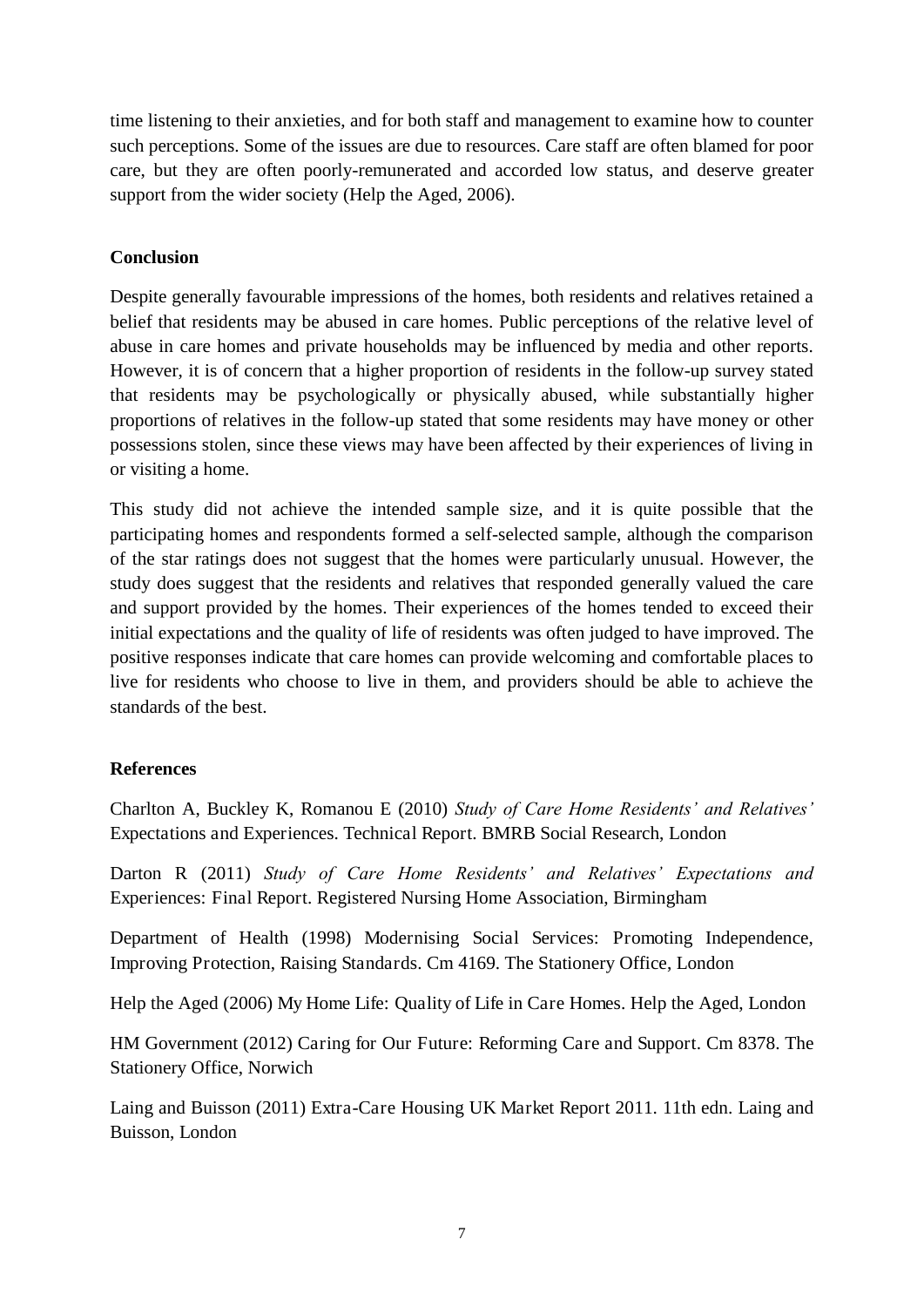Laing and Buisson (2012) Care of Elderly People UK Market Survey 2011/12. 24th edn. Laing and Buisson, London

O'Keeffe M, Hills A, Doyle M et al (2007) UK Study of Abuse and Neglect of Older People: Prevalence Survey Report. National Centre for Social Research, London

Sinclair I (1988) Residential care for elderly people. In: Sinclair I ed. Residential Care: The Research Reviewed. Literature Surveys commissioned by the Independent Review of Residential Care. HMSO, London

Towers A (2006) Control, Well-Being and the Meaning of Home in Care Homes and Extra Care Housing. PSSRU Discussion Paper No. 2342. Personal Social Services Research Unit, University of Kent, Canterbury

Townsend P (1962) The Last Refuge: A Survey of Residential Institutions and Homes for the Aged in England and Wales. Routledge and Kegan Paul, London